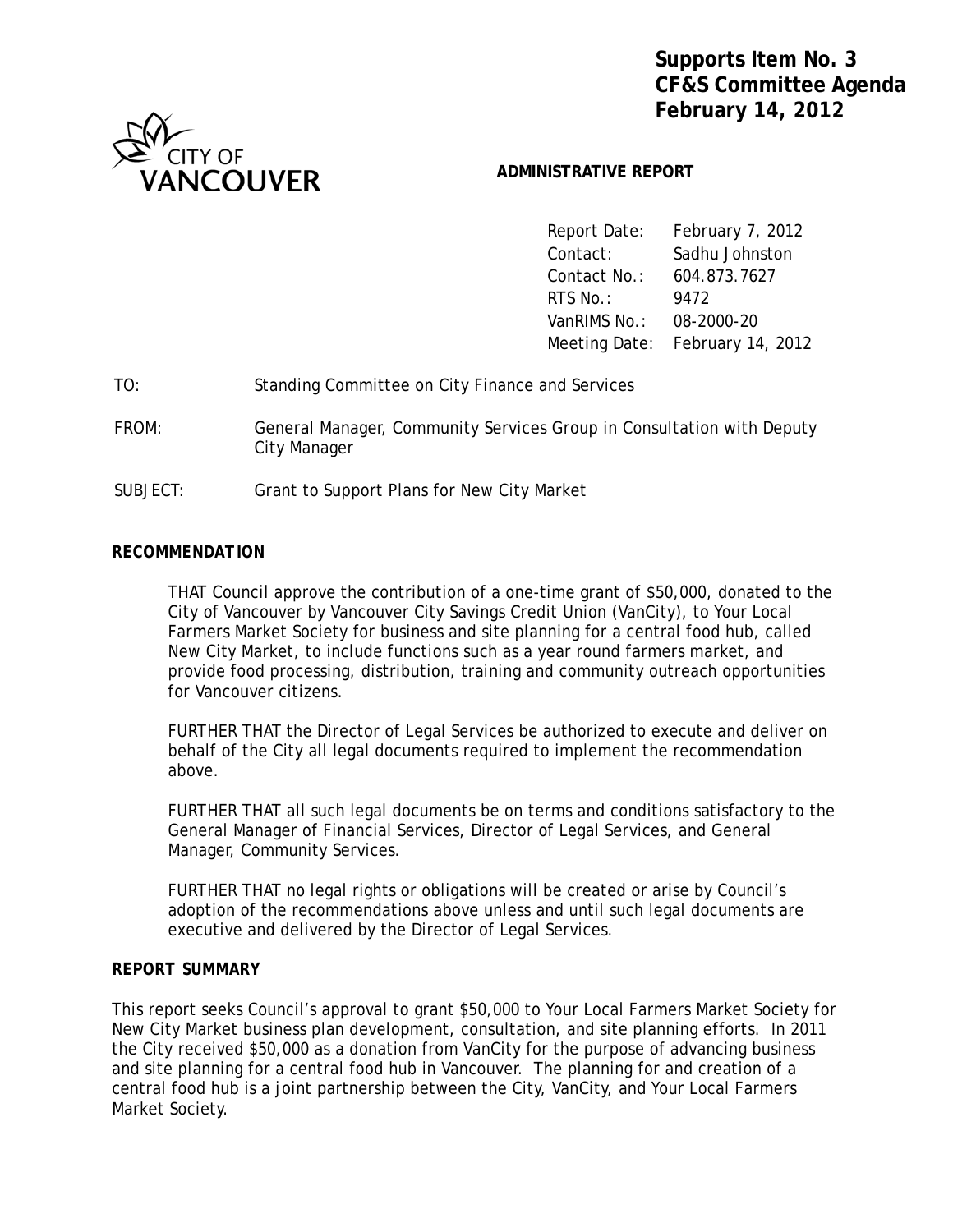# *COUNCIL AUTHORITY/PREVIOUS DECISIONS*

On July 12, 2011 Council adopted the Greenest City Action Plan presenting measurable goals and targets including increasing food assets by 50% and supporting the creation of local food infrastructure; including a food hub, and increasing the number of green jobs in Vancouver.

On March 1, 2011 Council approved a \$50,000 grant to EMBERS (Eastside Movement for Business & Economic Renewal Society) to support the social enterprise "EMBERS Green Renovations" with funds received from VanCity.

On February 15, 2007, Council adopted the Vancouver Food Charter setting out the City's commitment to the development of a coordinated municipal food policy supporting a health economy, ecology, and society.

On July 8, 2003 Council approved a motion supporting a just and sustainable food system for the City of Vancouver.

Approval of grant recommendations requires eight affirmative votes.

### *CITY MANAGER'S/GENERAL MANAGER'S COMMENTS*

The City Manager recommends approval of the forgoing. The grant will advance efforts of an important partnership that helps achieve Greenest City 2020 objectives of local food access, purchasing and distribution. A central food hub will help stimulate local employment opportunities and aligns with Vancouver Economic Commission's Economic Action Strategy's intent to support business clusters, such as food, and entrepreneurial efforts. In addition, a year round farmers market will improve access to locally grown produce to citizens and advance the City's urban health priorities.

### *REPORT*

# *Background/Context*

Over the past few years, Local Food First, a steering committee comprised of organizations with an interest in scaling-up Vancouver's local food-chain infrastructure identified a central food hub as a key solution to improving access to local food, supporting a sustainable and local economy, and a means to address environmental damage by reducing carbon emissions.

Further, research demonstrates that demand for local food from citizens is growing, with 70% of adults reporting an increase in the amount of local food purchased. Additionally, farmers markets in Vancouver are witnessing an increased number of people attending seasonal markets. In 2010 Your Local Farmers Market Society had \$4.6 million in vendor sales, up from \$4.1 million in 2009. Local chefs also provide anecdotal evidence to confirm this trend, and the increase in urban farming attests to this, with over 20 urban farmers growing food in backyards throughout Vancouver.

At the time of the donation (September 2011), it was VanCity's desire to direct their funds to the Your Local Farmers Market Society to support a central food hub, however, a structure for the project, a project team, and appropriate governance had yet to be confirmed. Since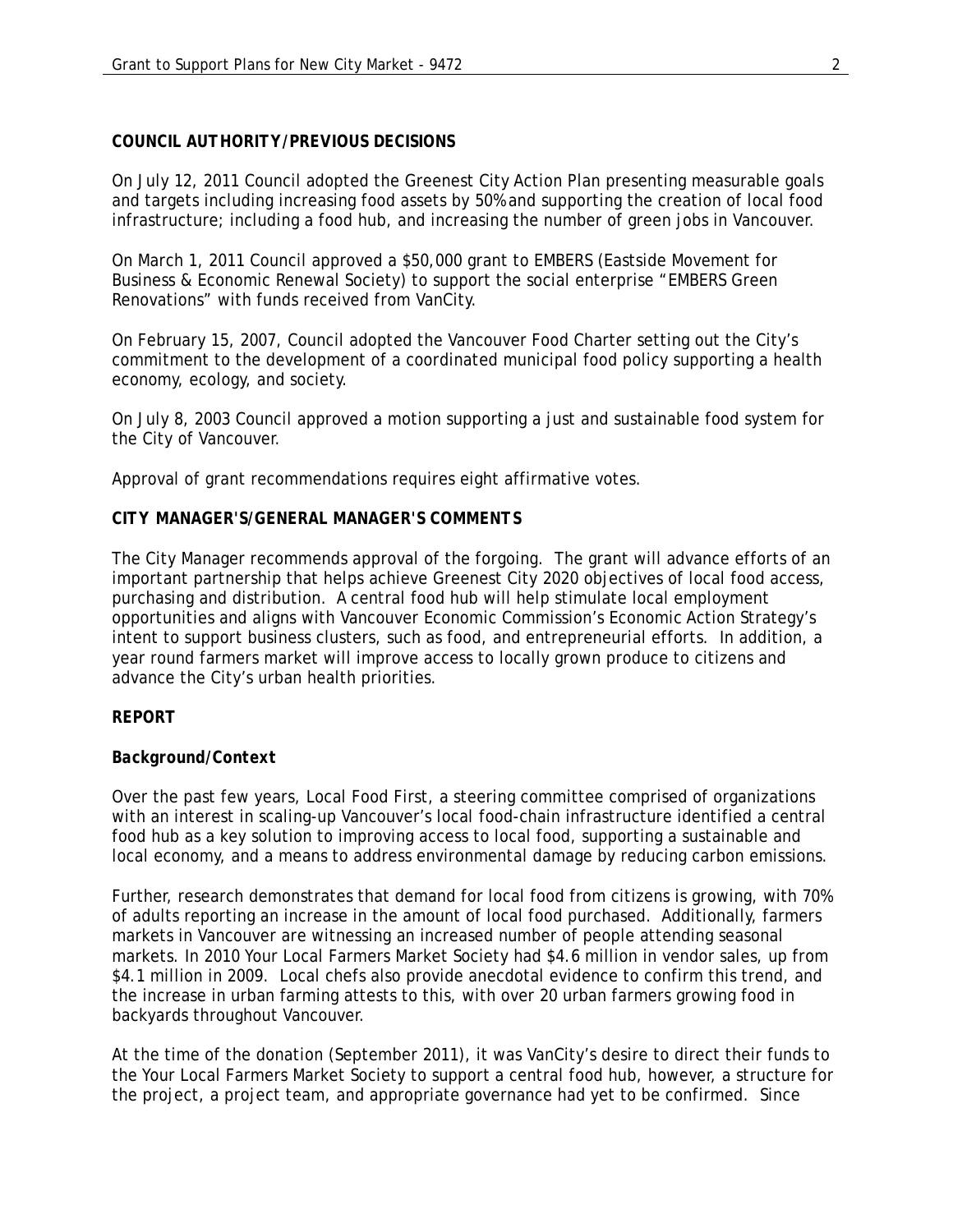then, the City, VanCity and Your Local Farmers Market Society formed a steering committee to oversee the advancement of business and site planning. Your Local Farmers Market Society has established a structure, governance and experienced team to oversee the implementation of the project. Future funding from VanCity or other funding bodies will be granted to Your Local Farmers Market Society directly. The steering committee also appointed an advisory group that includes the Vancouver Economic Commission and others representing a range of relevant business, food, and planning expertise.

VanCity provided the donation through a Memoradum of Understanding specifying that the \$50,000 be used to further business plan development and site planning for this project, which include defining the scope of the business model, determining the structure, revenues and costs, suggested governance and financing options, and to undertake a consultation process involving local farmers, chefs, other food related businesses and the general public. Funds are payable to the Your Local Farmers Market Society based on the completion of the first phase of business plan consultation.

The entire project timeline proposes land acquisition, final business plan, governance structure and capital campaign to begin in the next year, with New City Market opening its doors in 2014.

# *Strategic Analysis \**

The grant supports a number of goals and targets embedded in the Greenest City Action Plan, Vancouver Economic Commission's economic strategy, and an urban health partnership with the local health authority and other partners. The Local Food Action Plan long term goal is for Vancouver to become a global leader in urban food systems. The food hub represents an important piece of food infrastructure that will contribute to this end. The food hub represents a unique and innovative model in connecting rural food supply to urban demand while providing resources for value added production and aggregation for urban food distribution.

The need for a central food hub is also identified as part of the Greenest City economic goals and aligns with the Economic Action Strategy (EAS). The central food hub has the potential to support existing urban and rural small farmers to promote and sell their products to local consumers and to stimulate emergent food entrepreneurs in producing and distributing products. Food sector development, expanding opportunities for employment and business expansions is also identified as part of the EAS. The EAS also supports key gaps needed for cluster or sector growth, and the Vancouver Economic Development Commission identifies a food hub as one of these gaps.

The food hub can potentially support a range of functions including, but not limited to:

- a year round farmers market:
- a chefs market:
- a commercial kitchen for food entrepreneurs to produce local value added products;
- training to build skills of emergent food entrepreneurs by providing education, training and marketing expertise;
- commissaries for local food vendors to store carts and supplies;
- commercial/office space.